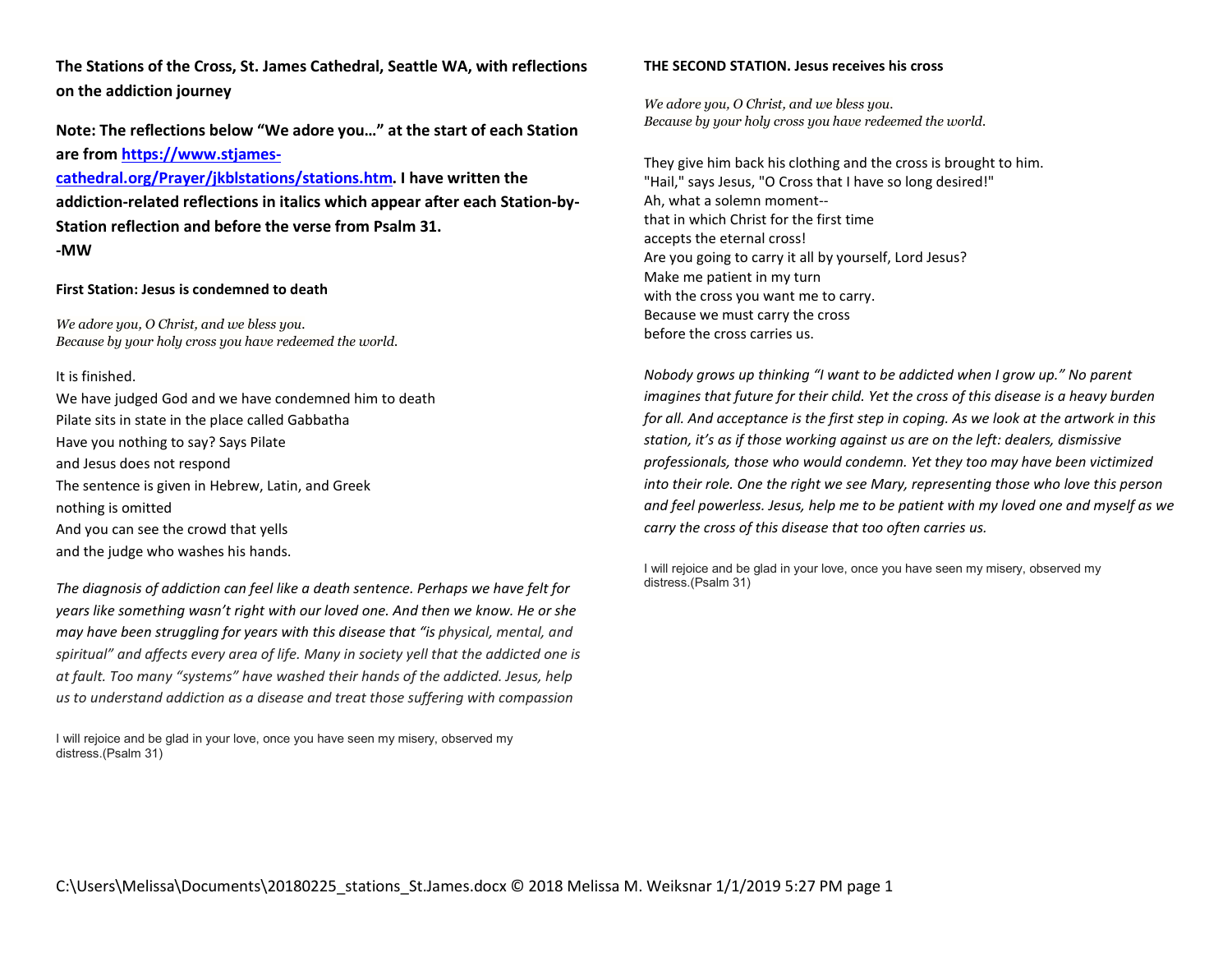#### THE THIRD STATION. Jesus falls the first time

We adore you, O Christ, and we bless you. Because by your holy cross you have redeemed the world.

On the way!

Victims and executioners together set off towards Calvary. God, whom they drag by the neck, suddenly stumbles and falls to the ground. What do you say, Lord, of this first fall? How do you find this earth which you made? Ah! it is not only the good way that is hard. The way of evil is also treacherous and steep! You do not enter it straight on; you must learn it stone by stone, and your foot often stumbles, though your heart perseveres.

We have all fallen. Those who have addiction probably remember their first fall, be it an overdose, or a lapse, relapse, or collapse. So many with this disease stumble, even though their heart perseveres. They may have chosen to try a substance, but nobody chooses this disease. Jesus, as you learned this road stone by stone, let us learn our road through this disease one day at a time –and sometimes one hour, or one minute at a time. Give us the strength that you mustered on the way to Calvary to not lose heart.

I will rejoice and be glad in your love, once you have seen my misery, observed my distress.(Psalm 31)

# THE FOURTH STATION. Jesus meets his mother

We adore you, O Christ, and we bless you. Because by your holy cross you have redeemed the world.

The fourth stations is Mary, who has accepted everything. The mother looks at her Son, the Church at her Redeemer. She is silent before God and offers him her soul to read. There is nothing in her heart that refuses or holds back, not a fiber in her pierced heart that does not accept and consent. She accepts and she looks at this Son she conceived in her womb. She says not a word and she gazes on the Holy of Holies.

So often the addicted loved one cannot face their family. And when a mother or father looks at their addicted son or daughter, or a spouse at their addicted partner, or a child at their addicted parent, the pain in Mary's face tells it all. Jesus, help us to offer to our heavenly parent our soul to read, to be open to the comfort that only God can provide.

I will rejoice and be glad in your love, once you have seen my misery, observed my distress.(Psalm 31)

## THE FIFTH STATION. Jesus is helped by Simon of Cyrene

We adore you, O Christ, and we bless you. Because by your holy cross you have redeemed the world.

The moment comes when they cannot go on, when they can no longer advance. It is here that we find our place, when you permit that we, too, might be of use, even if by force, for your Cross. Thus Simon of Cyrene, who was summoned to this piece of wood. He takes it up firmly and walks behind Jesus, so that nothing of the Cross drag on the ground, and be lost.

In the journey of addiction, moments come when we feel we cannot go on, can no longer advance. Yet sometimes, seemingly out of nowhere, someone arrives on the scene who provides just that respite, just those words of comfort, just those glimmers of hope. We need to drop our preconceptions of who these angels might be and stay open to the goodness around us. .Jesus, help us to accept with grace those who can support us, unlikely as they may be. And keep in prayer those hesitant to offer support, as Simon first was.

I will rejoice and be glad in your love, once you have seen my misery, observed my distress.(Psalm 31)

C:\Users\Melissa\Documents\20180225\_stations\_St.James.docx © 2018 Melissa M. Weiksnar 1/1/2019 5:27 PM page 2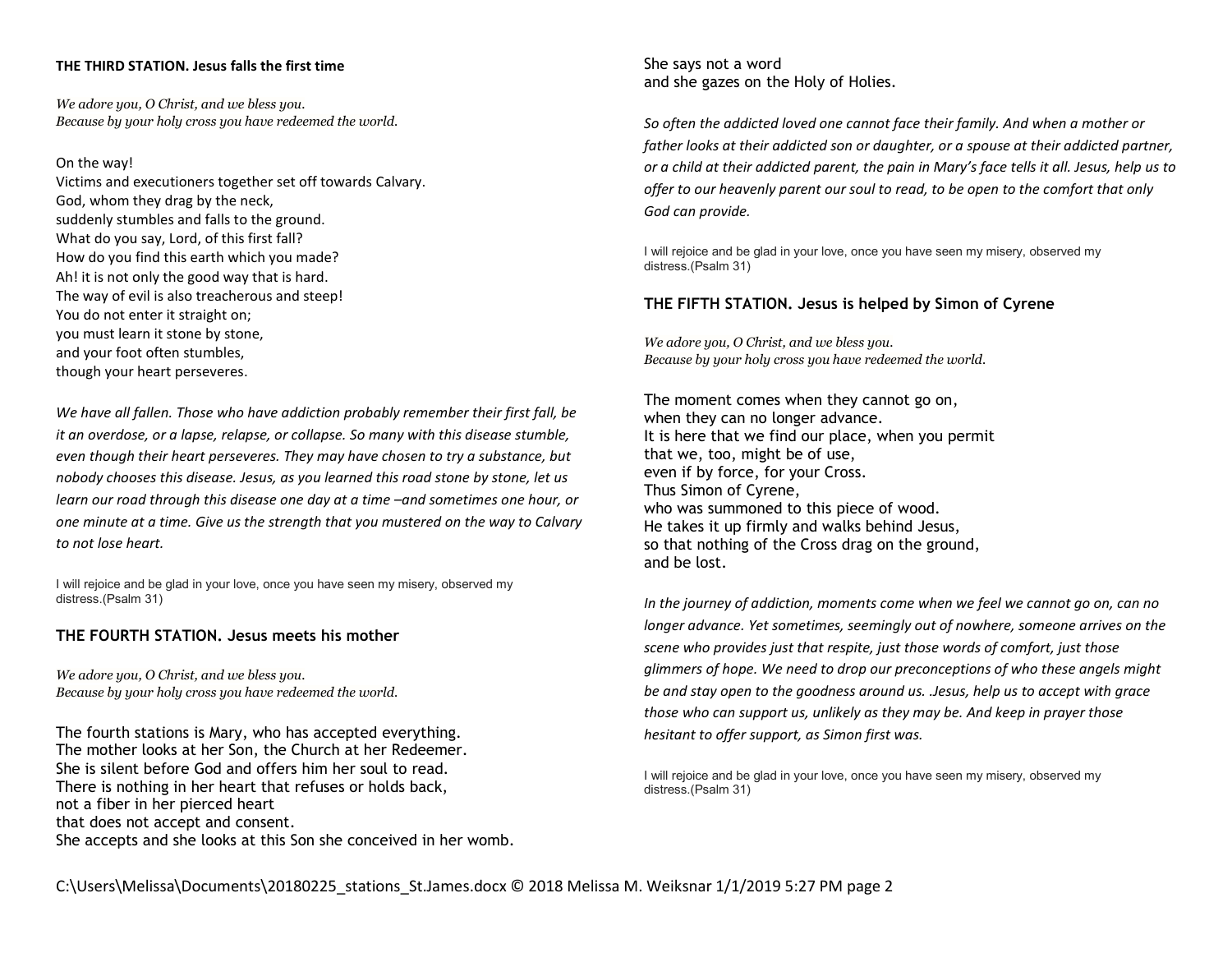# THE SIXTH STATION. Veronica wipes the face of Jesus

We adore you, O Christ, and we bless you. Because by your holy cross you have redeemed the world.

Let us look once more, Veronica, at the cloth you gathered up, at the face of the Holy Viaticum, that holy linen veil where Veronica hid the face of the Harvester, so that his image would cling to it eternally, that image which is made of his blood, his tears, and our spittle!

Hiding goes part and parcel with the disease of addiction. A "veil of secrecy" may attempt to hide substance use, financial ruin, living space turned chaotic. Our loved one may start to look like a ghost of their healthy self. Jesus, help us to remember how healthy our loved one can look and be, for we are all made in the image of God. Let us be grateful for our Veronicas, who may have taken and shared precious photos of our loved one.

I will rejoice and be glad in your love, once you have seen my misery, observed my distress.(Psalm 31)

# THE SEVENTH STATION. Jesus falls the second time

We adore you, O Christ, and we bless you. Because by your holy cross you have redeemed the world.

It is not the stone beneath the foot, nor the rope that pulls too sharply, it is the soul that suddenly stumbles. O middle of our lives! O voluntary fall! When love no longer has a center, faith no longer a foundation, because the road is long and the end is far away; because you are alone and there is no consolation.

Another fall under the cross of addiction -- lapse-relapse-collapse or overdose. Because the disease has broken the mind, body and spirit, compulsive use has taken priority over love at the center of a life. The crown of thorns seems a symbol of addiction as a brain held hostage. Jesus, when the road feels so long, bestow your love, your strength, your consolation so we can rise up and continue our journey toward resurrection.

I will rejoice and be glad in your love, once you have seen my misery, observed my distress.(Psalm 31)

# THE EIGHTH STATION.Jesus meets the women of Jerusalem

We adore you, O Christ, and we bless you. Because by your holy cross you have redeemed the world.

Before he climbs the mountain for the last time, Jesus raises his finger and turns towards the people who accompany him, a few poor women with their babies in their arms. It is not a man who lifts his finger in the midst of the crowd. It is God who suffered for our salvation. This man was God almighty; it is true, then! There really was a day when God suffered this for us!

The suffering of the addicted ripples throughout a family, the network of friends, and community. Whether or not we realize it, we all feel the toll on public health and public safety. So much talent goes undeveloped, so much potential interrupted. We especially remember those little ones yet unborn or newly born but already impacted by this disease. Jesus, you suffered for us. So many who are hurting in addiction's wake seem faceless, but they have names, and families. Jesus, meet them, embrace them, and help them along the way.

I will rejoice and be glad in your love, once you have seen my misery, observed my distress.(Psalm 31)

C:\Users\Melissa\Documents\20180225\_stations\_St.James.docx © 2018 Melissa M. Weiksnar 1/1/2019 5:27 PM page 3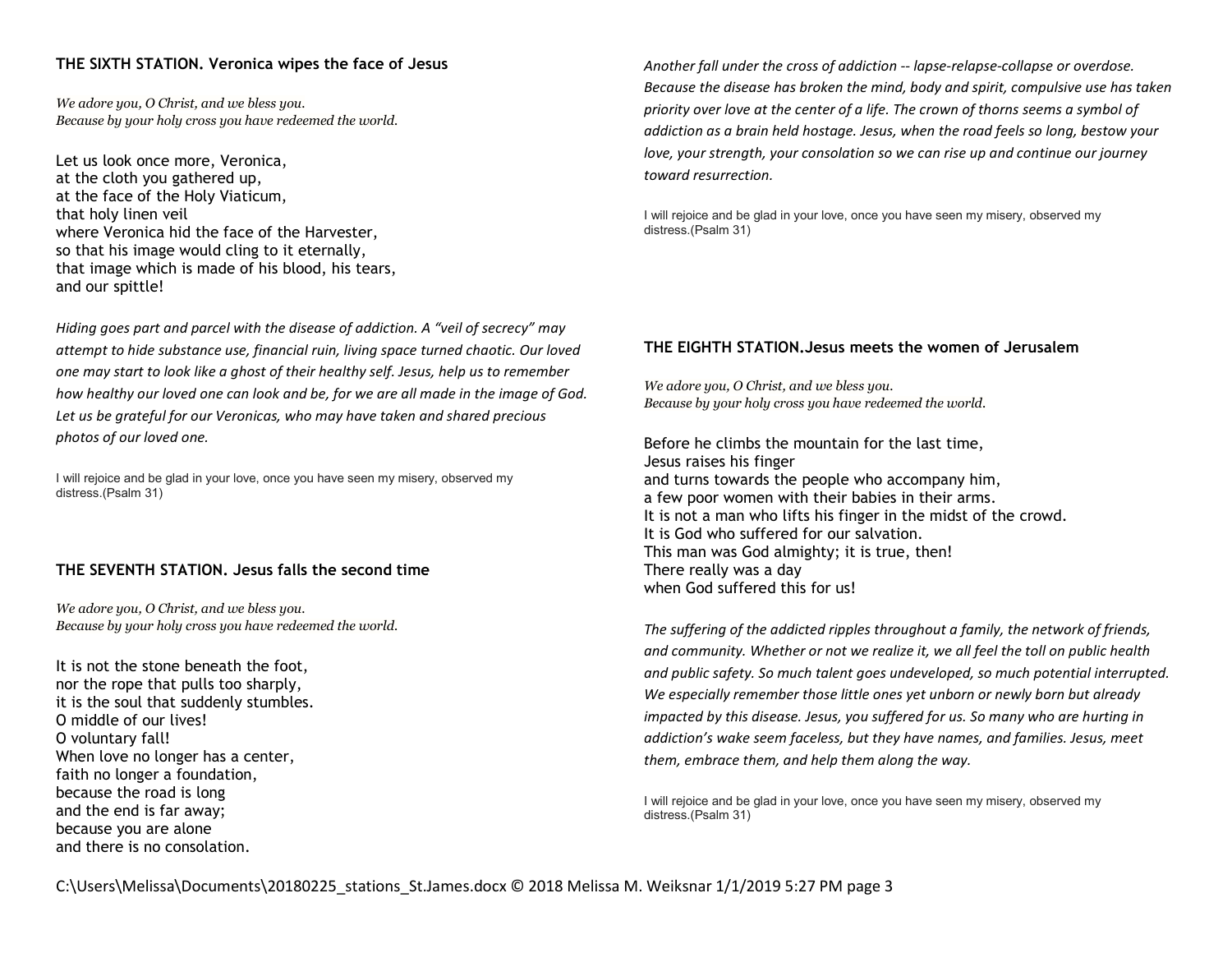# THE NINTH STATION. Jesus falls the third time

We adore you, O Christ, and we bless you. Because by your holy cross you have redeemed the world.

I have fallen again, and this time, it is the end. I would lift myself up, but there is no way. I have done with the wood, but the iron remains.

Jesus falls a third time, but it is at the summit of Calvary.

Fallen again. Recovery is hardly a straight line – it is steps forward, and steps back. Whether it's the third or thirtieth fall, it may feel like there is no way to get up. Jesus, those soldiers behind you look oblivious to your pain. Help us to empathize with those in pain, especially when it feels like there is no more to give. Help us to rise, knowing those lines of recovery CAN become less jagged over time.

I will rejoice and be glad in your love, once you have seen my misery, observed my distress.(Psalm 31)

### THE TENTH STATION. Jesus is stripped of his garments

We adore you, O Christ, and we bless you. Because by your holy cross you have redeemed the world.

Now that they have taken the tunic and the robe without seam, we raise our eyes and dare to look at Jesus in his nakedness. They have left you nothing, Lord, they have taken all. God is hidden. But the Man of Sorrows remains.

Addiction can seem to take it all, leaving the vulnerable with wounds exposed to the world, inflicted with indignities. Sometimes God seems not only hidden, but silent? To paraphrase Pope Francis, those who are suffering are the wounds of Christ. But Jesus, you suffer with us. Help us to find God in the doctors and nurses and counselors and family who are helping, and in the person and in the family who are suffering.

I will rejoice and be glad in your love, once you have seen my misery, observed my distress.(Psalm 31)

#### THE ELEVENTH STATION. Jesus is nailed to the Cross

We adore you, O Christ, and we bless you. Because by your holy cross you have redeemed the world.

They have tied the Lamb by the feet, they have bound the Omnipresent. It is difficult for a God to fit himself to our measure. They pull, and the half-dislocated body cracks and cries. You are taken, Lord, and you can no longer escape. You are nailed to the cross by your hands and your feet. I will no longer look to the skies with the heretic and the fool. This God is enough for me, who is held by four nails.

The physical and mental ravages of addiction can make the body and the brain crack and cry. Yet the suffering experienced is connected to the suffering of Christ. How can the soldiers in this station do what they do? Jesus, they cannot know you are with them on this cross. Help us pray for those who have lost their humanity, whether nailing you to a cross or poisoning our loved ones.

I will rejoice and be glad in your love, once you have seen my misery, observed my distress.(Psalm 31)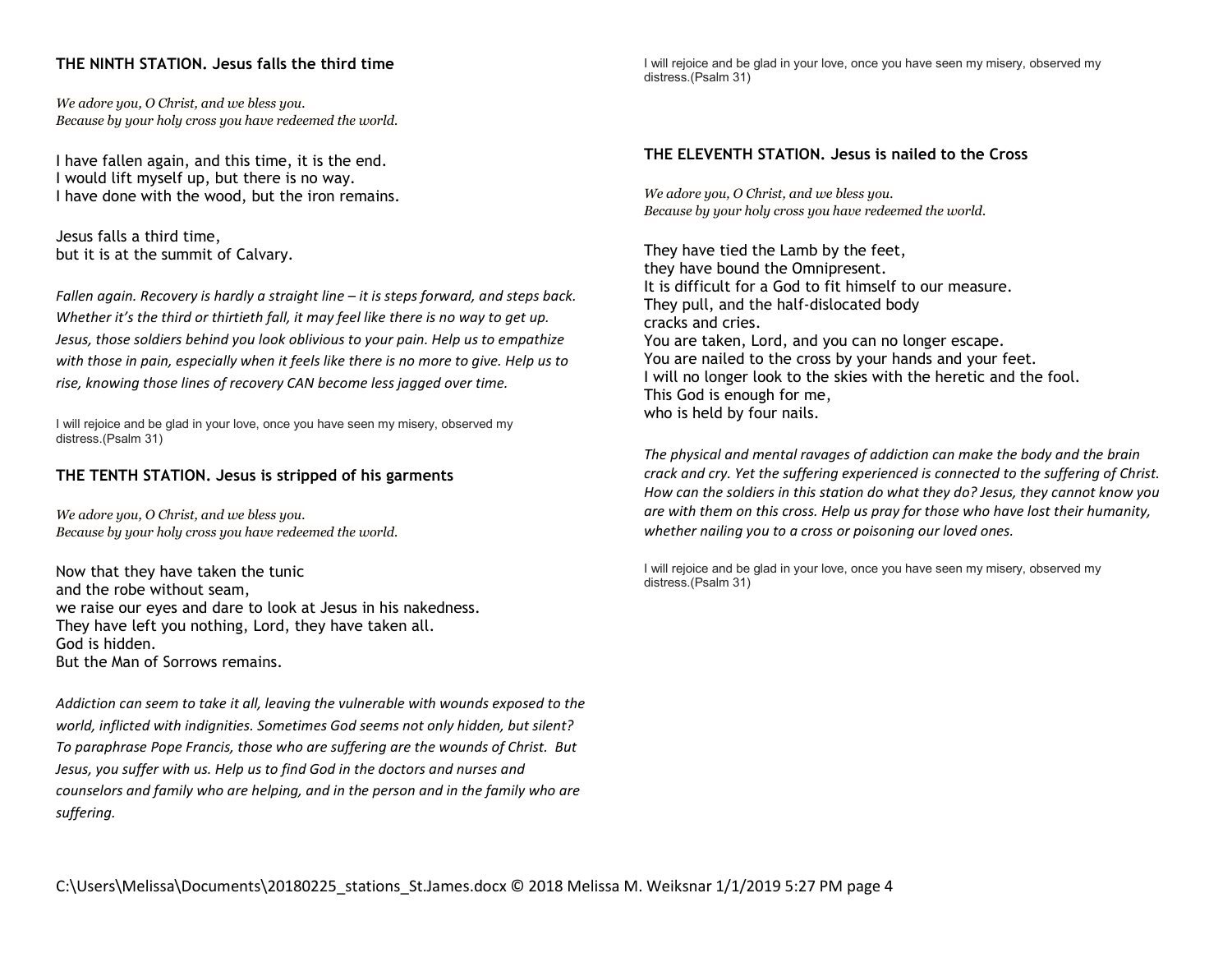# THE TWELFTH STATION. Jesus dies on the Cross

We adore you, O Christ, and we bless you. Because by your holy cross you have redeemed the world.

In the night, the great cross trembles with the breath of God. Our host is weighed down and his head droops little by little. He no longer sees his Mother and his Father forsakes him. Have you not had enough of that bitter wine, mingled with water, that you raise your head suddenly, and cry, "I thirst!" You are thirsty, Lord? Are you speaking to me? Do you still have need of me, with my sins? Am I what is lacking before all things can be fulfilled?

How to wrap our heads and hearts around this station? The woman on the left looks numb, the one on the right in utter anguish. The path of addiction can be many deaths, not just the dying of the body from overdose. It can be the death of dreams, estrangement, incarceration, or gone missing. Jesus, please comfort those who are numb or in utter anguish from seeing their loved one succumb to the tragic outcomes of addiction. Through the paschal mystery, help us see that even those who feel an end coming can find hope in resurrection, rebirth, and renewal. And that death is not the end, rather from death can come new life.

I will rejoice and be glad in your love, once you have seen my misery, observed my distress.(Psalm 31)

### THE THIRTEENTH STATION. Jesus is taken down from the Cross

We adore you, O Christ, and we bless you. Because by your holy cross you have redeemed the world.

Here the Passion ends and the Compassion continues. The Christ is no longer on the Cross, he is with Mary who has received him. The Christ who suffered in the sight of all

is once more hidden on the breast of his mother. The Church takes her beloved in her arms. Here the Cross is finished and the Tabernacle begins.

In this station, we see action, and we see prayer. We need both in coping with the losses wrought by addiction. Jesus, help us to take compassionate action, grounded in prayer.

I will rejoice and be glad in your love, once you have seen my misery, observed my distress.(Psalm 31)

### THE FOURTEENTH STATION. Jesus is laid in the tomb

We adore you, O Christ, and we bless you. Because by your holy cross you have redeemed the world.

The tomb where the dead Christ, having suffered, is placed, the hole, opened up in haste, that he might sleep his night there, before the pierced one is resurrected and ascends to the Father. Now that his heart is open and his hands pierced, there is no cross among us to which His body is not accustomed, There is no sin in us without its corresponding wound in Him.

This scene is dark. But amid the moonlight and the light from Jesus' halo, the light which is to come, we see many colors and textures. Jesus, in our times of deepest darkness, help us pray for those who are there to help us, and how in the quiet we might soak in the colors and textures that surround us in our sorrows that might bring us shards of peace, the Shalom that integrates all joys and sufferings.

I will rejoice and be glad in your love, once you have seen my misery, observed my distress.(Psalm 31)

C:\Users\Melissa\Documents\20180225\_stations\_St.James.docx © 2018 Melissa M. Weiksnar 1/1/2019 5:27 PM page 5